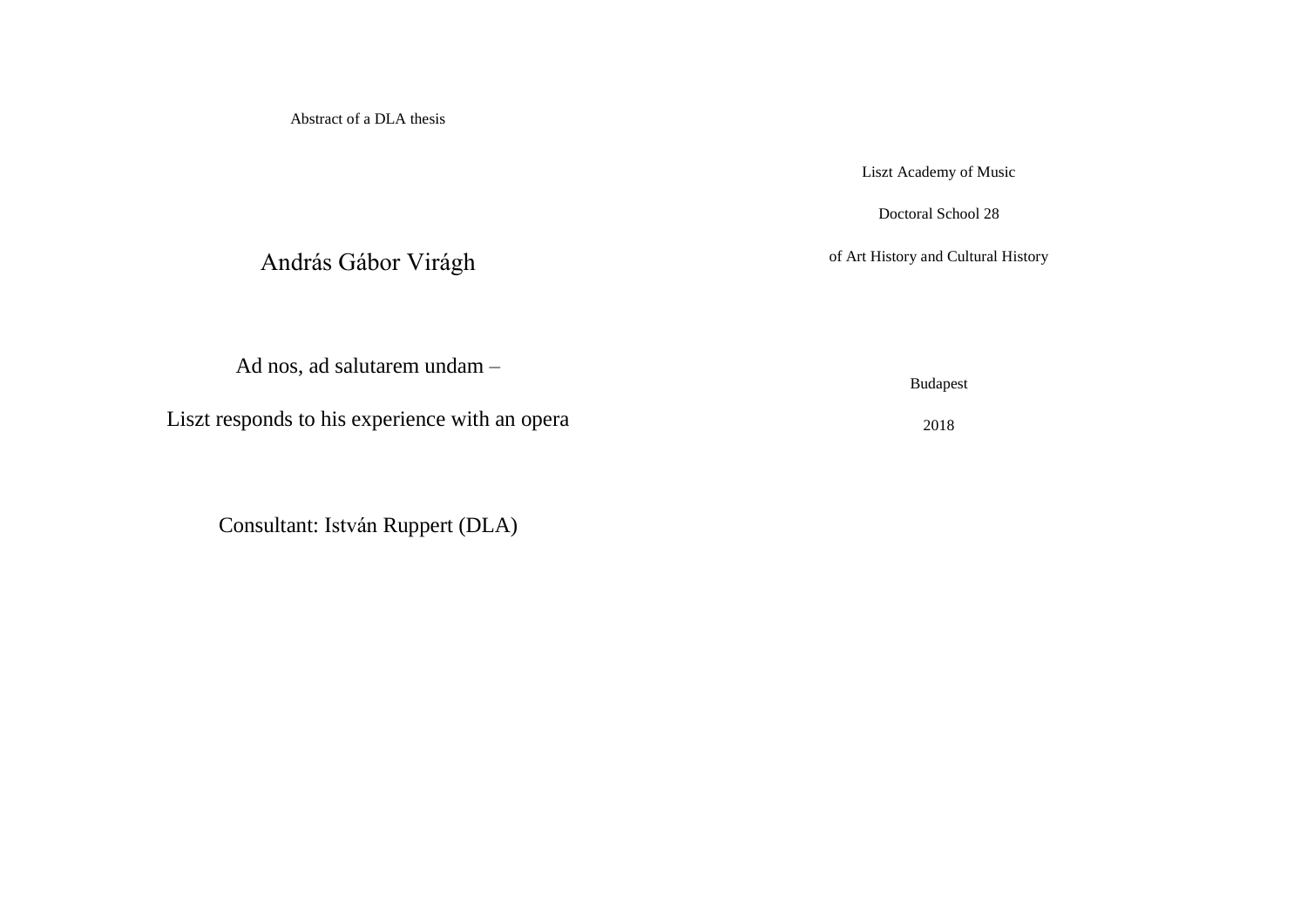## **I Research background**

The topic of my doctoral thesis is the analysis of compositions of Franz Liszt written on the themes of the opera *Le prophète* by Giacomo Meyerbeer, namely the organ piece *Fantasie und Fuge über den Choral "Ad nos, ad salutarem undam"* and the piano cycle *Illustrations du Prophéte*. It is my strong belief that both works are important landmarks in Liszt's oeuvre as they go far beyond the characteristic features of the genre of paraphrase that was so fashionable in the era of romanticism. In these two pieces of Franz Liszt one can clearly see the intention to preserve traditions and, at the same time, to daringly renew form and dramaturgy.

The three-volume monograph *Franz Liszt* by Alan Walker, in which the author follows the life of the virtuoso and composer from the beginnings until the period after Liszt's death, was a great help in writing my thesis. The second volume of the trilogy, *The Weimar years 1948-1961*, was the most decisive influence on my work since the two compositions I was examining had been written in the

beginning of the Weimar period. The book *Liszt Ferenc: A jövő zenésze* (Franz Liszt, the musician of the future) by Lajos Bárdos and the study *Liszt Ferenc: Ad nos ad salutarem undam* (Franz Liszt: Ad nos ad salutarem undam) by Lajos Zeke also inspired thoughts when examining the connections but these two exciting and important works helped me mostly during the analysis of the compositions so I used these resources as background materials.

However, my intention in writing this thesis was also to fill a gap because there is very little Hungarian literature on this topic.

## **II Sources**

I did not deal with the sources on the genesis of *Illustrations* because my thesis focuses on the analysis of the compositions. For the basis of my analysis, I used the edition of Martin Haselböck from 1985 as the most recent scholarly publication of the composition.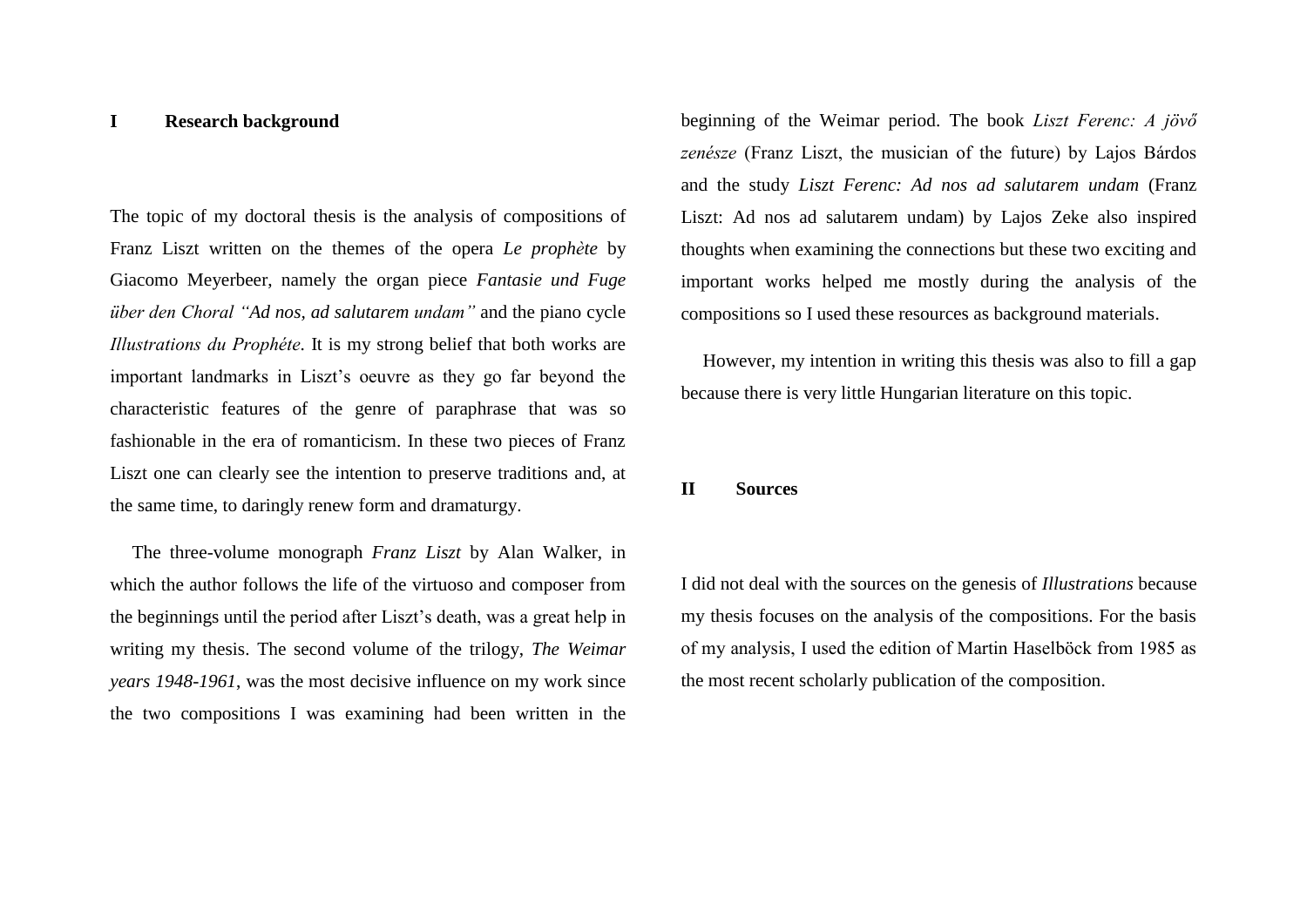## **III Methods**

In the first part of my thesis I examined the characteristic features of the genre of paraphrase through the analysis of the piano cycle. I also touched upon the introduction of Meyerbeer's opera and the connection between Liszt and the organ. In my analysis, I pointed out how Liszt arranged the themes of Meyerbeer's work in the composition of his cycle *Illustrations*. In the analysis of the piano cycle, I always compared the plot of the opera to the structure of the paraphrases.

In the second part of my thesis I called the attention to the characteristics of the monothematic method of composition in the analysis of *Ad nos, ad salutarem undam*.

While I was becoming familiar with the piano paraphrases inspired by *The Prophet* and analysing the greatest organ piece of the oeuvre, the recognition crystallised in my mind that his encounter with the organ played a decisive role in shaping the creative side, and the entire oeuvre, of Liszt.

While writing the analyses, it became clear for me that even though you can find signs of a symbiosis of the virtuoso (primarily the piano player) seeking to use spectacular solutions and the composer absorbed in refining his work in both pieces, the composition features that go far beyond the genre of paraphrase are much more present in the organ piece. I gave a detailed account of these phenomena in my analyses.

**V The documentation of the activities related to the thesis** 

## **IV Results**